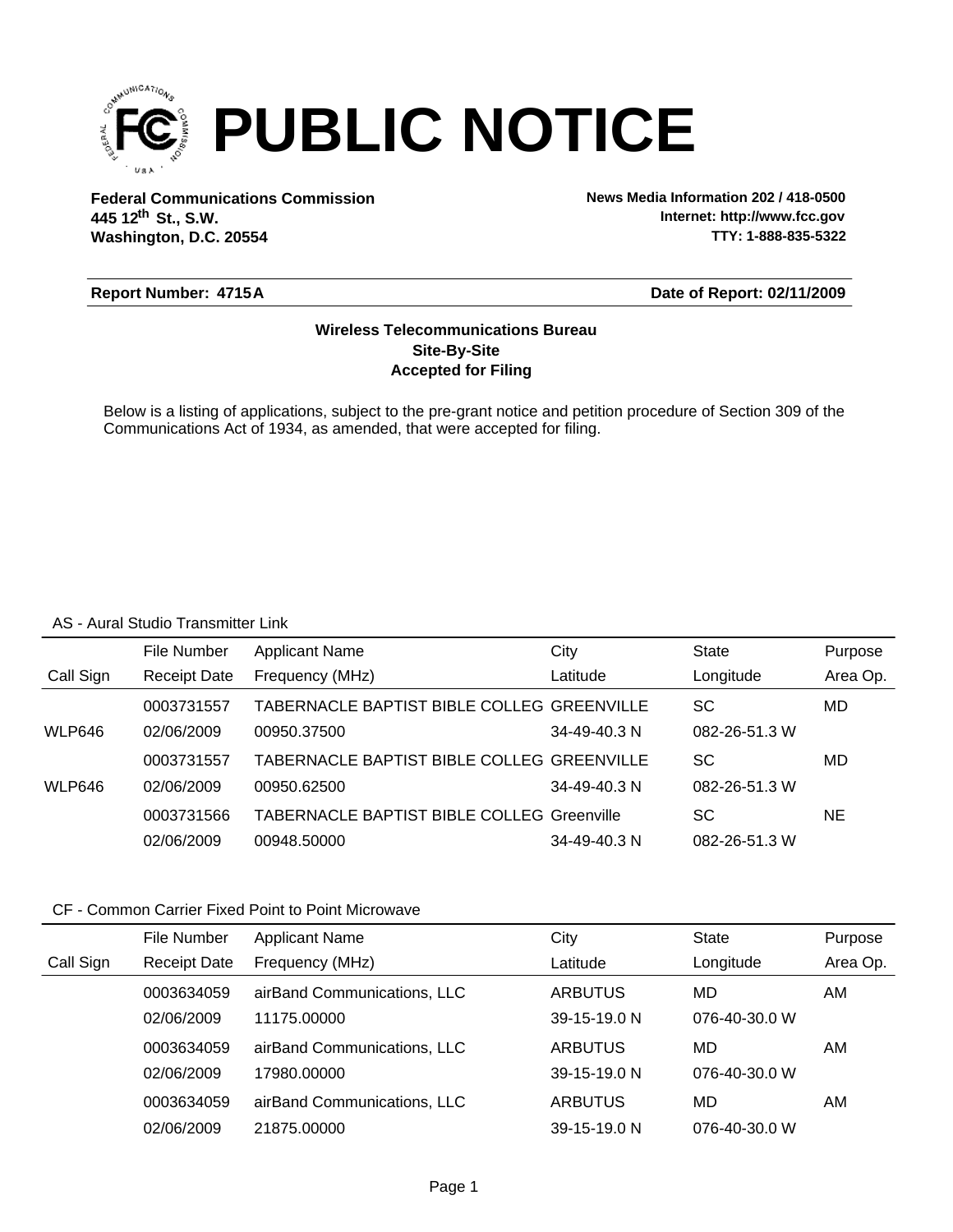# CF - Common Carrier Fixed Point to Point Microwave

|                       | File Number         | <b>Applicant Name</b>                | City             | <b>State</b>   | Purpose   |
|-----------------------|---------------------|--------------------------------------|------------------|----------------|-----------|
| Call Sign             | <b>Receipt Date</b> | Frequency (MHz)                      | Latitude         | Longitude      | Area Op.  |
|                       | 0003634059          | airBand Communications, LLC          | <b>ARBUTUS</b>   | <b>MD</b>      | AM        |
|                       | 02/06/2009          | 21975.00000                          | 39-15-19.0 N     | 076-40-30.0 W  |           |
|                       | 0003634059          | airBand Communications, LLC          | <b>ARBUTUS</b>   | <b>MD</b>      | AM        |
|                       | 02/06/2009          | 22075.00000                          | 39-15-19.0 N     | 076-40-30.0 W  |           |
|                       | 0003716427          | HARDY CELLULAR TELEPHONE COMP JUNIOR |                  | WV             | AM        |
| WPSG845               | 02/06/2009          | 06197.24000                          | 38-01-02.0 N     | 081-09-39.0 W  |           |
|                       | 0003716427          | HARDY CELLULAR TELEPHONE COMP JUNIOR |                  | WV             | AM        |
| WPSG845               | 02/06/2009          | 06315.84000                          | 38-01-02.0 N     | 081-09-39.0 W  |           |
|                       | 0003716427          | HARDY CELLULAR TELEPHONE COMP JUNIOR |                  | WV             | AM        |
| WPSG845               | 02/06/2009          | 06750.00000                          | 38-01-02.0 N     | 081-09-39.0 W  |           |
|                       | 0003716427          | HARDY CELLULAR TELEPHONE COMP JUNIOR |                  | WV             | AM        |
| WPSG845               | 02/06/2009          | 06765.00000                          | 38-01-02.0 N     | 081-09-39.0 W  |           |
|                       | 0003716427          | HARDY CELLULAR TELEPHONE COMP JUNIOR |                  | WV             | AM        |
| WPSG845               | 02/06/2009          | 10835.00000                          | 38-01-02.0 N     | 081-09-39.0 W  |           |
|                       | 0003731016          | <b>Towerstream Corp</b>              | <b>QUINCY</b>    | MA             | MD        |
| WPZJ560               | 02/06/2009          | 17840.00000                          | 42-14-49.0 N     | 071-02-54.0 W  |           |
|                       | 0003731043          | <b>TowerStream Corp</b>              | <b>WALTHAM</b>   | MA             | MD        |
| WPVL204<br>02/06/2009 |                     | 17815.00000                          | 42-23-20.0 N     | 071-15-11.0 W  |           |
|                       | 0003731043          | <b>TowerStream Corp</b>              | <b>WALTHAM</b>   | MA             | MD        |
| WPVL204               | 02/06/2009          | 19625.00000                          | 42-23-20.0 N     | 071-15-11.0 W  |           |
| 0003731096            |                     | NEW CINGULAR WIRELESS PCS, LLC       | <b>WENATCHEE</b> | <b>WA</b>      | MD        |
| WQAJ491               | 02/06/2009          | 11177.50000                          | 47-27-45.6 N     | 120-21-06.9 W  |           |
|                       | 0003731096          | NEW CINGULAR WIRELESS PCS, LLC       | <b>WENATCHEE</b> | <b>WA</b>      | MD        |
| WQAJ491               | 02/06/2009          | 17845.00000                          | 47-27-45.6 N     | 120-21-06.9 W  |           |
|                       | 0003731260          | <b>TowerStream Corp</b>              | <b>BOSTON</b>    | MA             | MD        |
| WPVL203               | 02/06/2009          | 11605.00000                          | 42-20-50.0 N     | 071-04-57.0 W  |           |
|                       | 0003731260          | <b>TowerStream Corp</b>              | <b>BOSTON</b>    | МA             | MD        |
| WPVL203               | 02/06/2009          | 19375.00000                          | 42-20-50.0 N     | 071-04-57.0 W  |           |
|                       | 0003731266          | <b>Towerstream Corp</b>              | <b>Boston</b>    | MA             | MD        |
| <b>WQFI403</b>        | 02/06/2009          | 19540.00000                          | 42-21-29.3 N     | 071-03-38.1 W  |           |
|                       | 0003731380          | <b>Towerstream Corp</b>              | Woburn           | MA             | MD        |
| <b>WQFI405</b>        | 02/06/2009          | 17980.00000                          | 42-27-19.0 N     | 071-10-46.0 W  |           |
|                       | 0003731380          | <b>Towerstream Corp</b>              | Woburn           | MA             | MD        |
| <b>WQFI405</b>        | 02/06/2009          | 18065.00000                          | 42-27-19.0 N     | 071-10-46.0 W  |           |
|                       | 0003731443          | airBand Communications, Inc.         | Arlington, VA    | VA             | MD        |
| WQJJ988               | 02/06/2009          | 21530.00000                          | 38-53-38.1 N     | 077-04-20.8 W  |           |
|                       | 0003730972          | <b>Towerstream Corp</b>              | Newport          | R <sub>l</sub> | <b>NE</b> |
|                       | 02/06/2009          | 10815.00000                          | 41-29-50.1 N     | 071-18-25.3 W  |           |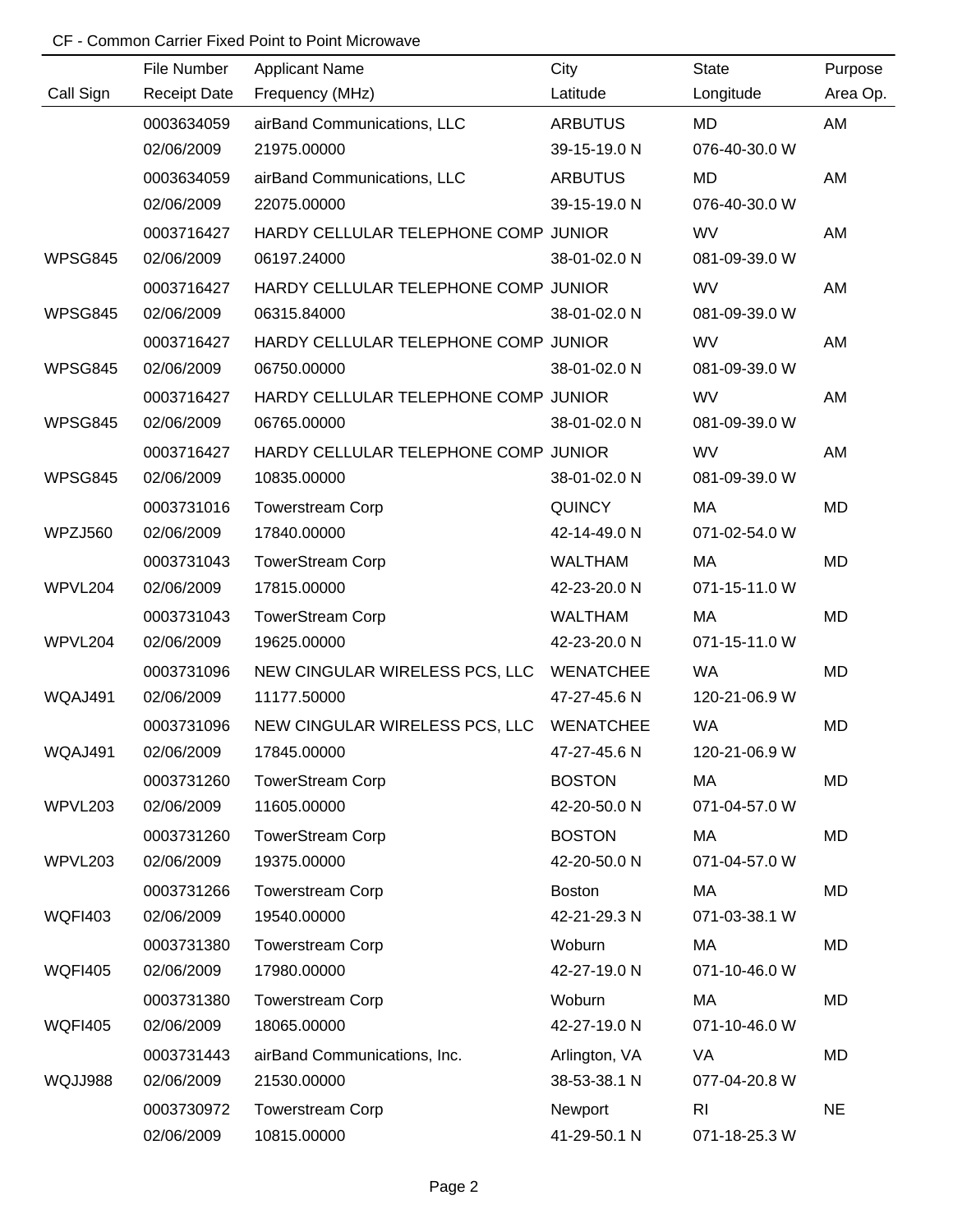# CF - Common Carrier Fixed Point to Point Microwave

|           | File Number         | <b>Applicant Name</b>                | City                     | <b>State</b>   | Purpose   |
|-----------|---------------------|--------------------------------------|--------------------------|----------------|-----------|
| Call Sign | <b>Receipt Date</b> | Frequency (MHz)                      | Latitude                 | Longitude      | Area Op.  |
|           | 0003730972          | <b>Towerstream Corp</b>              | Newport                  | R <sub>l</sub> | <b>NE</b> |
|           | 02/06/2009          | 19475.00000                          | 41-29-50.1 N             | 071-18-25.3 W  |           |
|           | 0003730972          | <b>Towerstream Corp</b>              | Newport                  | R <sub>l</sub> | <b>NE</b> |
|           | 02/06/2009          | 22075.00000                          | 41-29-50.1 N             | 071-18-25.3 W  |           |
|           | 0003730973          | <b>Towerstream Corp</b>              | Portsmouth               | R <sub>l</sub> | <b>NE</b> |
|           | 02/06/2009          | 10955.00000                          | 41-33-55.6 N             | 071-17-06.0 W  |           |
|           | 0003730973          | <b>Towerstream Corp</b>              | Portsmouth               | R <sub>l</sub> | <b>NE</b> |
|           | 02/06/2009          | 17915.00000                          | 41-33-55.6 N             | 071-17-06.0 W  |           |
|           | 0003731089          | <b>Towerstream Corp</b>              | <b>Boston</b>            | MA             | <b>NE</b> |
|           | 02/06/2009          | 19400.00000                          | 42-16-15.2 N             | 071-00-44.0 W  |           |
|           | 0003731090          | <b>Towerstream Corp</b>              | Los Angeles              | CA             | <b>NE</b> |
|           | 02/06/2009          | 21975.00000                          | 34-03-34.3 N             | 118-25-03.4 W  |           |
|           | 0003731090          | Towerstream Corp                     | Los Angeles              | CA             | <b>NE</b> |
|           | 02/06/2009          | 23070.00000                          | 34-03-34.3 N             | 118-25-03.4 W  |           |
|           | 0003731091          | <b>Towerstream Corp</b>              | Los Angeles              | CA             | <b>NE</b> |
|           | 02/06/2009          | 17965.00000                          | 34-03-55.5 N             | 118-24-55.5 W  |           |
|           | 0003731091          | <b>Towerstream Corp</b>              | Los Angeles              | CA             | <b>NE</b> |
|           | 02/06/2009          | 23175.00000                          | 34-03-55.5 N             | 118-24-55.5 W  |           |
|           | 0003731092          | <b>Towerstream Corp</b>              | <b>Dallas</b>            | <b>TX</b>      | <b>NE</b> |
|           | 02/06/2009          | 19400.00000                          | 32-56-00.0 N             | 096-59-46.0 W  |           |
|           | 0003731093          | <b>Towerstream Corp</b>              | Los Angeles              | CA             | <b>NE</b> |
|           | 02/06/2009          | 19525.00000                          | 34-00-23.6 N             | 118-23-40.3 W  |           |
|           | 0003731173          | NEW CINGULAR WIRELESS PCS, LLC       | <b>EAST WENATCHEI WA</b> |                | <b>NE</b> |
|           | 02/06/2009          | 11667.50000                          | 47-34-42.8 N             | 120-11-41.9 W  |           |
|           | 0003731327          | HARDY CELLULAR TELEPHONE COMP Ansted |                          | <b>WV</b>      | <b>NE</b> |
|           | 02/06/2009          | 06605.00000                          | 38-09-07.8 N             | 081-06-56.5 W  |           |

|                   | File Number         | <b>Applicant Name</b>           | City               | <b>State</b>  | Purpose  |
|-------------------|---------------------|---------------------------------|--------------------|---------------|----------|
| Call Sign         | <b>Receipt Date</b> | Frequency (MHz)                 | Latitude           | Longitude     | Area Op. |
|                   | 0003659924          | CLAY ELECTRIC COOPERATIVE, INC. | <b>GAINESVILLE</b> | FL            | AM       |
| WNEX875           | 02/06/2009          | 00928.96875                     | 29-41-35.4 N       | 082-27-48.0 W |          |
|                   | 0003659924          | CLAY ELECTRIC COOPERATIVE, INC. | <b>GAINESVILLE</b> | FL            | AM.      |
| WNEX875           | 02/06/2009          | 00959.96875                     | 29-41-35.4 N       | 082-27-48.0 W |          |
|                   | 0003693981          | <b>BNSF Railway Co.</b>         | COTTAGE GROVE MN   |               | AM       |
| WOM <sub>52</sub> | 02/06/2009          | 05974.85000                     | 44-47-22.9 N       | 092-55-32.8 W |          |
|                   | 0003693981          | <b>BNSF Railway Co.</b>         | COTTAGE GROVE MN   |               | AM.      |
| WOM <sub>52</sub> | 02/06/2009          | 06034.15000                     | 44-47-22.9 N       | 092-55-32.8 W |          |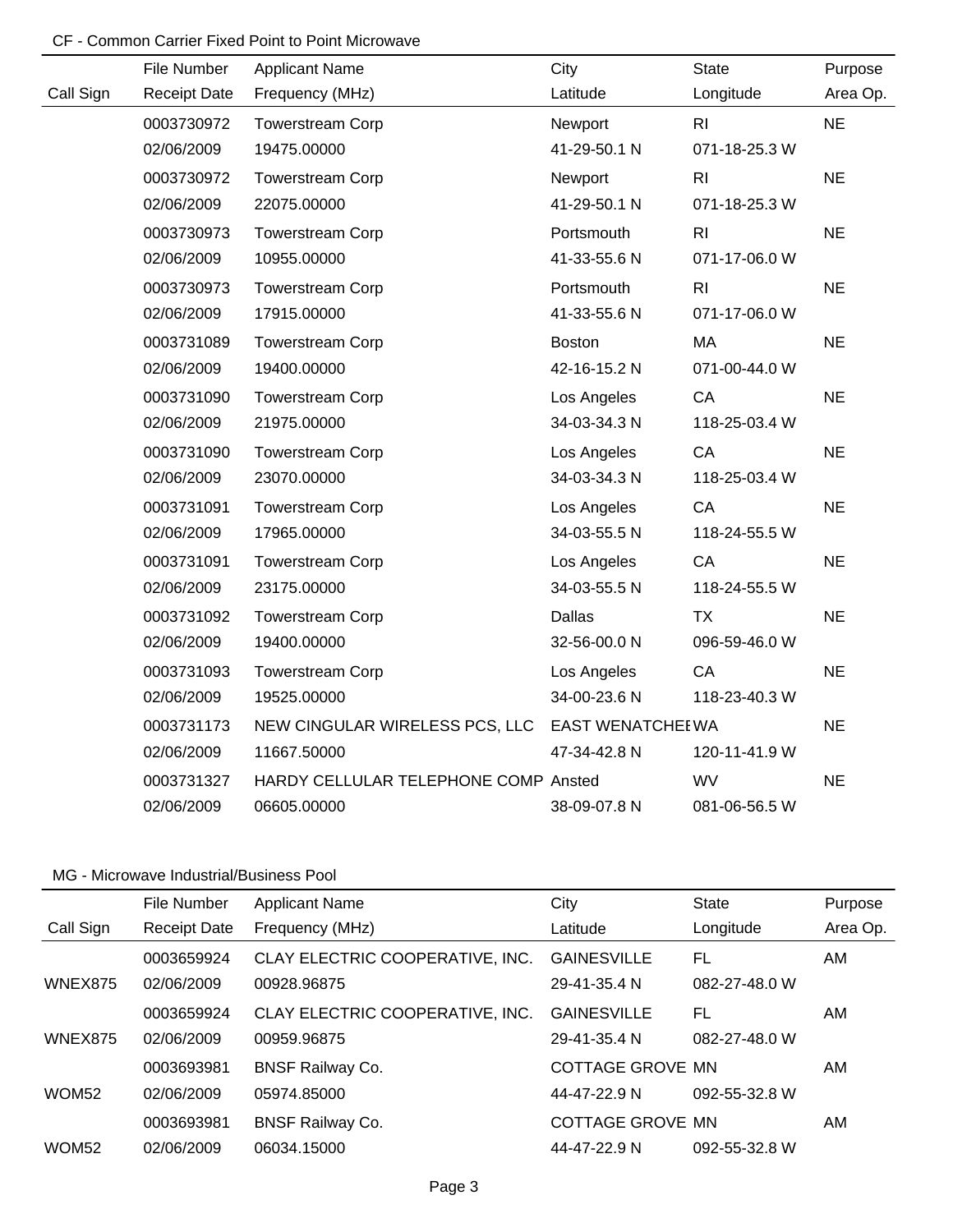|           | File Number         | <b>Applicant Name</b>   | City                 | <b>State</b>  | Purpose  |
|-----------|---------------------|-------------------------|----------------------|---------------|----------|
| Call Sign | <b>Receipt Date</b> | Frequency (MHz)         | Latitude             | Longitude     | Area Op. |
|           | 0003731355          | <b>BNSF Railway Co.</b> | <b>ONALASKA</b>      | WI            | MD       |
| WPQN492   | 02/06/2009          | 05945.20000             | 43-55-53.9 N         | 091-10-43.5 W |          |
|           | 0003731355          | <b>BNSF Railway Co.</b> | <b>ONALASKA</b>      | WI            | MD       |
| WPQN492   | 02/06/2009          | 06004.50000             | 43-55-53.9 N         | 091-10-43.5 W |          |
|           | 0003731355          | <b>BNSF Railway Co.</b> | <b>ONALASKA</b>      | WI            | MD       |
| WPQN492   | 02/06/2009          | 06034.15000             | 43-55-53.9 N         | 091-10-43.5 W |          |
|           | 0003731355          | <b>BNSF Railway Co.</b> | <b>ONALASKA</b>      | WI            | MD       |
| WPQN492   | 02/06/2009          | 06093.45000             | 43-55-53.9 N         | 091-10-43.5 W |          |
|           | 0003731358          | <b>BNSF Railway Co.</b> | McGregor             | IA            | MD       |
| WPON485   | 02/06/2009          | 06226.89000             | 42-59-40.9 N         | 091-10-26.5 W |          |
|           | 0003731358          | <b>BNSF Railway Co.</b> | McGregor             | IA            | MD       |
| WPON485   | 02/06/2009          | 06286.19000             | 42-59-40.9 N         | 091-10-26.5 W |          |
|           | 0003731361          | <b>BNSF Railway Co.</b> | <b>BALLTOWN</b>      | IA            | MD       |
| WPQN598   | 02/06/2009          | 05945.20000             | 42-38-05.0 N         | 090-52-26.5 W |          |
|           | 0003731361          | <b>BNSF Railway Co.</b> | <b>BALLTOWN</b>      | IA            | MD       |
| WPQN598   | 02/06/2009          | 05974.85000             | 42-38-05.0 N         | 090-52-26.5 W |          |
|           | 0003731361          | <b>BNSF Railway Co.</b> | <b>BALLTOWN</b>      | IA            | MD       |
| WPQN598   | 02/06/2009          | 06004.50000             | 42-38-05.0 N         | 090-52-26.5 W |          |
|           | 0003731361          | <b>BNSF Railway Co.</b> | <b>BALLTOWN</b>      | IA            | MD       |
| WPQN598   | 02/06/2009          | 06034.15000             | 42-38-05.0 N         | 090-52-26.5 W |          |
|           | 0003731364          | <b>BNSF Railway Co.</b> | Lansing              | IA            | MD       |
| WPON486   | 02/06/2009          | 05945.20000             | 43-18-02.9 N         | 091-09-35.5 W |          |
|           | 0003731364          | <b>BNSF Railway Co.</b> | Lansing              | IA            | MD       |
| WPON486   | 02/06/2009          | 05974.85000             | 43-18-02.9 N         | 091-09-35.5 W |          |
|           | 0003731364          | <b>BNSF Railway Co.</b> | Lansing              | IA            | MD       |
| WPON486   | 02/06/2009          | 06004.50000             | 43-18-02.9 N         | 091-09-35.5 W |          |
|           | 0003731364          | <b>BNSF Railway Co.</b> | Lansing              | IA            | MD       |
| WPON486   | 02/06/2009          | 06034.15000             | 43-18-02.9 N         | 091-09-35.5 W |          |
|           | 0003731368          | <b>BNSF Railway Co.</b> | <b>Fountain City</b> | WI            | MD       |
| WPQN493   | 02/06/2009          | 06256.54000             | 44-05-51.9 N         | 091-38-12.5 W |          |
|           | 0003731368          | <b>BNSF Railway Co.</b> | <b>Fountain City</b> | WI            | MD       |
| WPQN493   | 02/06/2009          | 06286.19000             | 44-05-51.9 N         | 091-38-12.5 W |          |
|           | 0003731368          | <b>BNSF Railway Co.</b> | <b>Fountain City</b> | WI            | MD       |
| WPQN493   | 02/06/2009          | 06315.84000             | 44-05-51.9 N         | 091-38-12.5 W |          |
|           | 0003731368          | <b>BNSF Railway Co.</b> | Fountain City        | WI            | MD       |
| WPQN493   | 02/06/2009          | 06345.49000             | 44-05-51.9 N         | 091-38-12.5 W |          |
|           | 0003731369          | <b>BNSF Railway Co.</b> | Galena               | IL            | MD       |
| WPQN597   | 02/06/2009          | 06197.24000             | 42-21-12.0 N         | 090-21-46.5 W |          |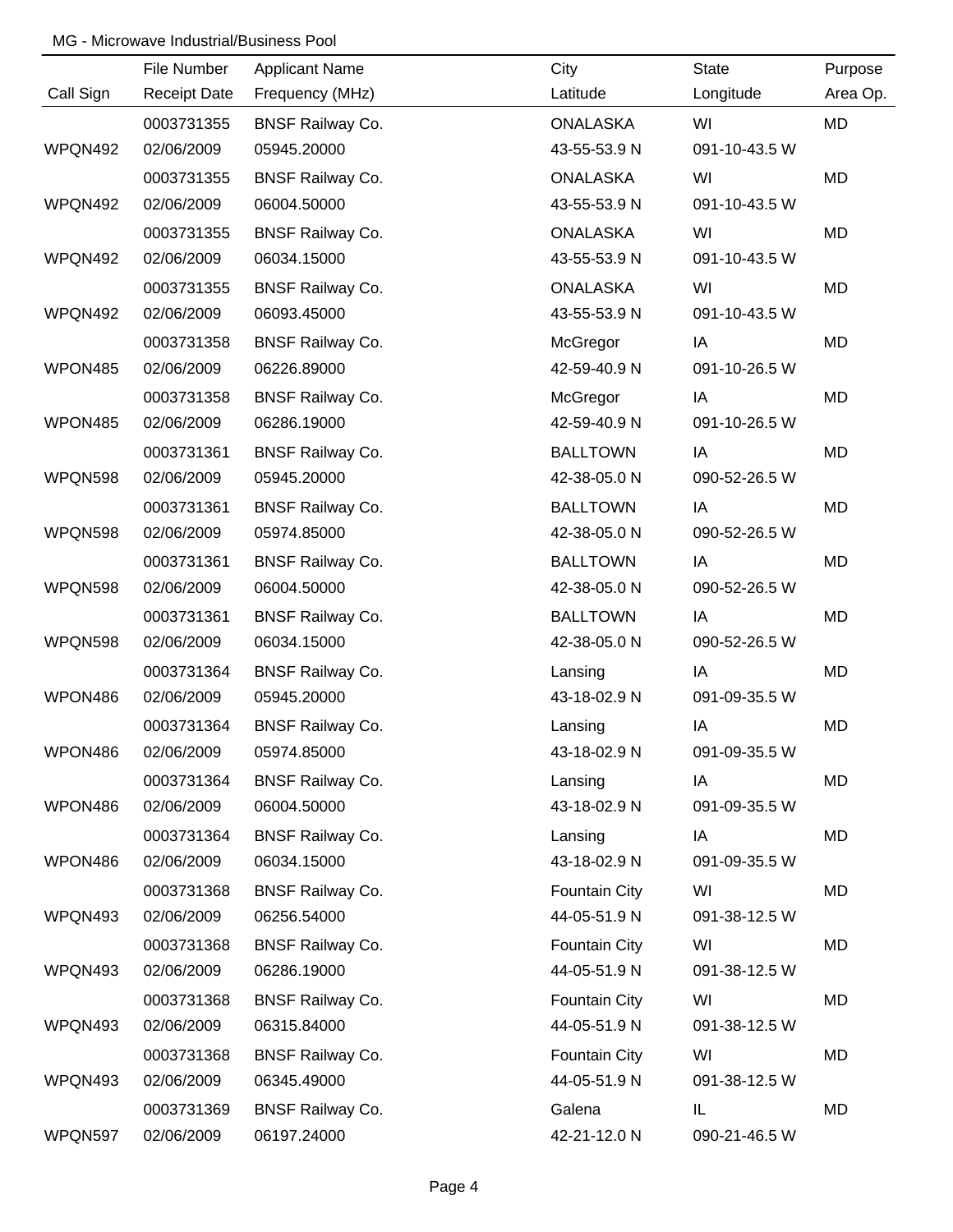|              | File Number              | <b>Applicant Name</b>                 | City         | <b>State</b>  | Purpose   |
|--------------|--------------------------|---------------------------------------|--------------|---------------|-----------|
| Call Sign    | <b>Receipt Date</b>      | Frequency (MHz)                       | Latitude     | Longitude     | Area Op.  |
|              | 0003731369               | <b>BNSF Railway Co.</b>               | Galena       | IL            | MD        |
| WPQN597      | 02/06/2009               | 06256.54000                           | 42-21-12.0 N | 090-21-46.5 W |           |
|              | 0003731370               | <b>BNSF Railway Co.</b>               | Reno         | MN            | <b>MD</b> |
| WPON487      | 02/06/2009               | 06197.24000                           | 43-37-21.9 N | 091-16-59.5 W |           |
|              | 0003731370               | <b>BNSF Railway Co.</b>               | Reno         | MN            | <b>MD</b> |
| WPON487      | 02/06/2009               | 06256.54000                           | 43-37-21.9 N | 091-16-59.5 W |           |
|              | 0003731371               | <b>BNSF Railway Co.</b>               | Polo         | IL            | <b>MD</b> |
| WPON505      | 02/06/2009               | 06197.24000                           | 41-59-12.1 N | 089-38-30.4 W |           |
|              | 0003731371               | <b>BNSF Railway Co.</b>               | Polo         | IL            | <b>MD</b> |
| WPON505      | 02/06/2009               | 06256.54000                           | 41-59-12.1 N | 089-38-30.4 W |           |
|              | 0003731372               | <b>BNSF Railway Co.</b>               | Savanna      | IL            | <b>MD</b> |
| WPQN599      | 02/06/2009               | 05945.20000                           | 42-05-46.1 N | 090-05-36.5 W |           |
|              | 0003731372               | <b>BNSF Railway Co.</b>               | Savanna      | IL.           | <b>MD</b> |
| WPQN599      | 02/06/2009               | 06004.50000                           | 42-05-46.1 N | 090-05-36.5 W |           |
|              | 0003731373               | <b>BNSF Railway Co.</b>               | Alma         | WI            | <b>MD</b> |
| WPQN494      | 02/06/2009               | 05974.85000                           | 44-19-13.9 N | 091-54-24.6 W |           |
|              | 0003731373               | <b>BNSF Railway Co.</b>               | Alma         | WI            | <b>MD</b> |
| WPQN494      | 02/06/2009               | 06004.50000                           | 44-19-13.9 N | 091-54-24.6 W |           |
|              | 0003731373               | <b>BNSF Railway Co.</b>               | Alma         | WI            | MD        |
| WPQN494      | 02/06/2009               | 06034.15000                           | 44-19-13.9 N | 091-54-24.6 W |           |
|              | 0003731373               | <b>BNSF Railway Co.</b>               | Alma         | WI            | <b>MD</b> |
| WPQN494      | 02/06/2009               | 06063.80000                           | 44-19-13.9 N | 091-54-24.6 W |           |
|              | 0003731471               | SkyWerx Industries, LLC               | Aztec        | <b>NM</b>     | <b>NE</b> |
|              | 02/06/2009               | 11385.00000                           | 36-48-08.6 N | 107-53-06.1 W |           |
|              | 0003731336               | Columbia Gas Transmission Corporation |              |               | <b>RO</b> |
| KQL65        | 02/06/2009               |                                       |              |               |           |
|              | 0003731337               | Columbia Gas Transmission Corporation |              |               | <b>RO</b> |
| <b>KQM53</b> | 02/06/2009               |                                       |              |               |           |
|              | 0003731338               | Columbia Gas Transmission Corporation |              |               | <b>RO</b> |
| <b>KQM54</b> | 02/06/2009               |                                       |              |               |           |
|              | 0003731339               | Columbia Gas Transmission Corporation |              |               | <b>RO</b> |
| <b>KQM55</b> | 02/06/2009               |                                       |              |               |           |
|              |                          |                                       |              |               |           |
| <b>KQM56</b> | 0003731340<br>02/06/2009 | Columbia Gas Transmission Corporation |              |               | <b>RO</b> |
|              |                          |                                       |              |               |           |
|              | 0003731341               | Columbia Gas Transmission Corporation |              |               | <b>RO</b> |
| KQM57        | 02/06/2009               |                                       |              |               |           |